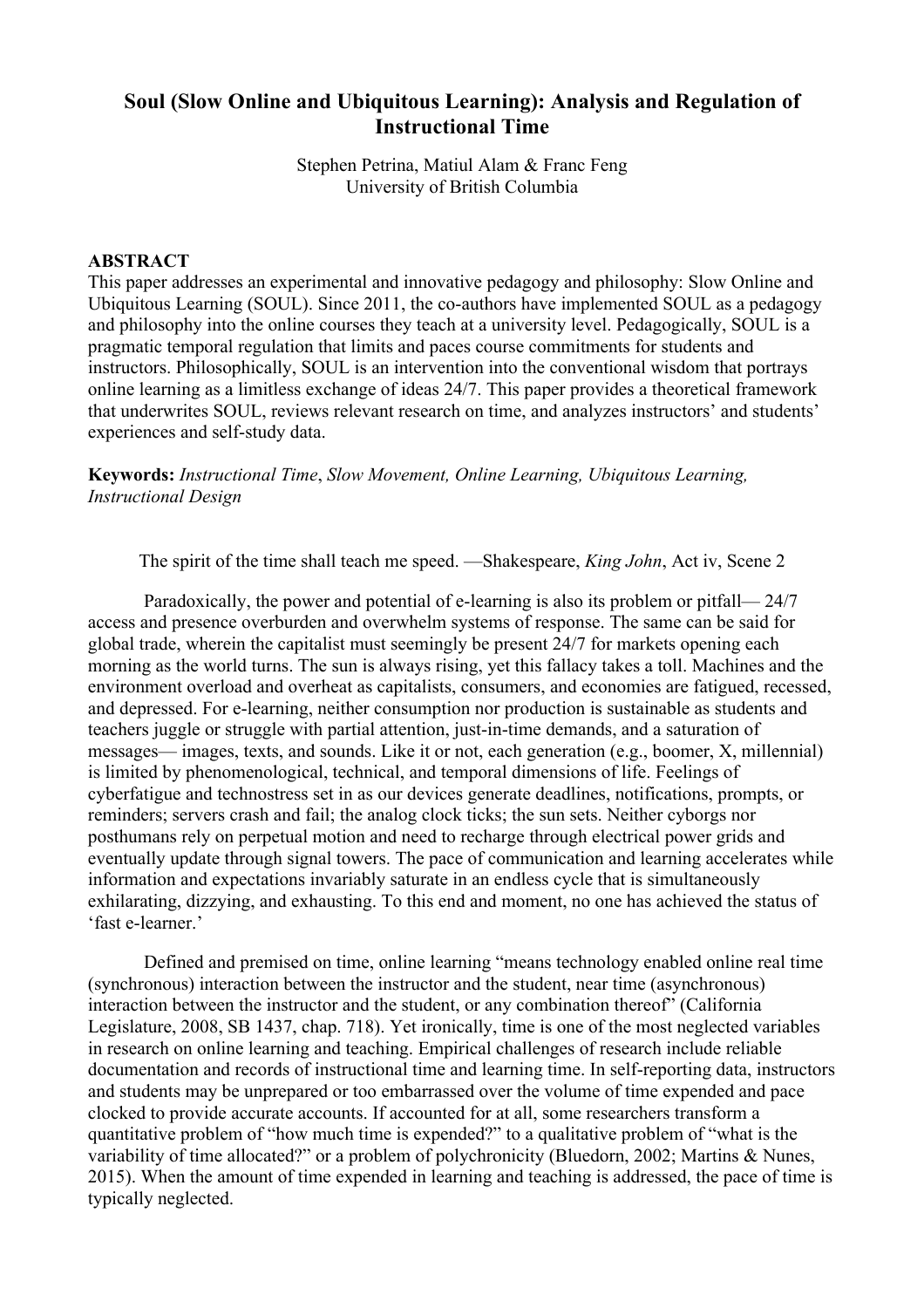In this paper, we take the increase in demands or pressures on instructional time and learning time as given (Spector, 2005; Szollos, 2009). First, we provide a theoretical framework for temporal regulation in online courses. Rather than demonstrating how a course or learning management system (CMS, LMS) or virtual learning environment (VLE) can be configured to regulate time, we demonstrate how users can self-regulate. Designers and vendors tend to stress maximizing time in the LMS and some students stress minimizing time. We stress moderating time in the LMS. Second, we summarize self-study and narrative data derived from our experiences  $(n=3)$ instructors) with SOUL in an online course (i.e., Foundations of Educational Technology) we designed taught since 2011. We address instructional time *and* learning time throughout but in the data analysis we focus on instructional time. Our intent is analysis first and advocacy second.

We have full autonomy over the substantive dimension, or scope and sequence, of the curriculum or course under analysis. Up until 2011, we neglected the temporal dimension and felt the amount and pace of time were unhealthy and unsustainable. The course is a requirement within a "for-profit" educational technology graduate program within the University of British Columbia (Petrina, 2005). The business model of the program necessarily intensifies the pace and hours of instruction but this is not the only relevant intensifier. How can designers effect a healthy, sustainable amount and pace of time in an online course? How does SOUL regulate the amount and pace of instructional time and learning time? Learning and instruction take time and require pacing but what is healthy or sustainable?

### **POLITICAL ECONOMY OF ONLINE INSTRUCTIONAL TIME**

Among our cultural inheritance's most heartfelt stories, such as O. Henry's "The Gift of the Magi," are those that ask "how much is enough?" or "when is enough, enough?" These are less questions of indulgence than of caution and care. Slow food was established on this premise inasmuch as in response to the increasing speed of life marked by fast food. As the story goes, in 1986 Italian reporter Carlo Petrini led a group in protest of a new McDonald's franchise at the base of the Spanish Steps in Rome, brandishing "bowls of penne and other home-cooked Italian dishes, determined to demonstrate the social and culinary costs of homogenized eating" (Massoud, 2019). Yes, these are the famous Spanish Steps that Dylan describes in the opening lines of "When I Paint my Masterpiece," where Rome resembles "the land of Coca-Cola." In November 1989, the "Slow Food manifesto" was written, beginning with a cause and culprit:

Our century, which began and has developed under the insignia of industrial civilization, first invented the machine and then took it as its life model. We are enslaved by speed and have all succumbed to the same insidious virus: *Fast Life*, which disrupts our habits, pervades the privacy of our homes and forces us to eat Fast Foods. (Portinari, 1989)

Delegates from fifteen countries endorsed the manifesto and nowadays slow food inspires a global movement. As Petrini observed, enough of "McNuggets and Monsanto"— "it's a union of education, politics, environment and sensual pleasure" (quoted in Davey, 2004).

Slow online and ubiquitous learning (SOUL) was founded under similar conditions and circumstances. Down-shifting to slow or steer the juggernaut to more healthy or organic paces and volumes, e-learning and educational technology (ET) with SOUL adds to the concerns of slow food with the health and well-being of individuals, the collective, and the planet, a concern for learners and teachers. What does it mean to be an e-learner or i-teacher in the 21<sup>st</sup> century?

Although the beginnings of e-learning and ET date back much further, most histories of online learning and distance education begin with the early days of correspondence education. In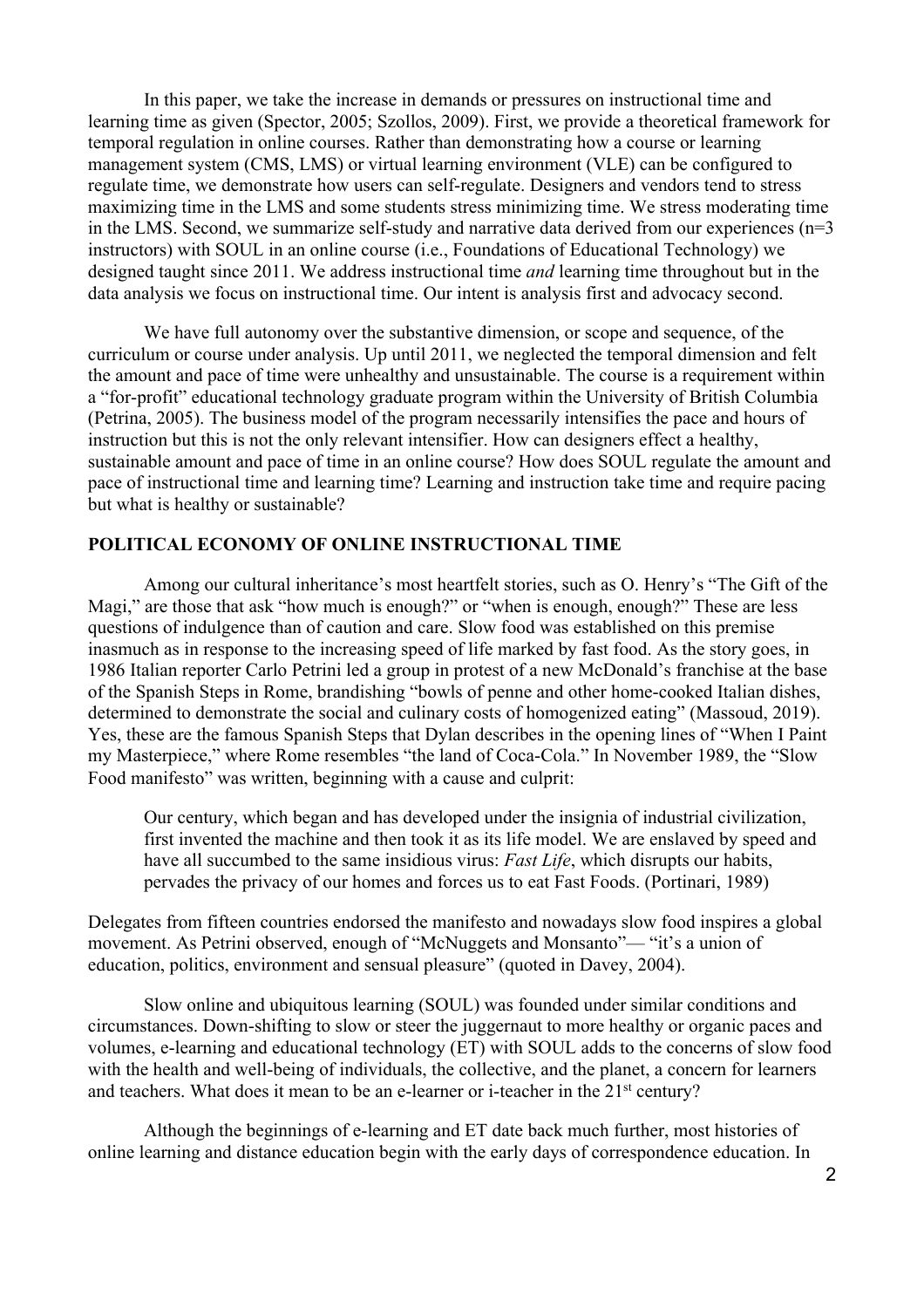British Columbia (BC), correspondence education dates to 1919 and a small island off the west coast, where a lighthouse keeper requested that the Provincial Department of Education use the postal service to forward curriculum materials to assist his wife in teaching their small children (Buck, 1951; Ruggles et al, 1982, p. 16; Toutant, 2003). In the first chapter of *Digital Diploma Mills*, Noble (2002) outlines the economic motive of this type of correspondence. Philosophies of correspondence education invariably acknowledge alternatives to conventional schooling and alternative demographics served, such as the lighthouse mothers and children. As Singh and Panda (1980) define it, correspondence or distance education is "carried out through mail and the students, at a distance, can learn and be benefitted by well-prepared, planned transcripts of a tutorial" (p. 27).

Theorists quite readily point out the independence of the learner in correspondence or distance education (or online learning), but this type of distance is not merely geographic. As Moore (1983) notes, it is "educational and psychological as well. It is a distance in the *relationship* of the two partners. It is a 'transactional distance'" (p. 155). This relational sense of distance highlights the etymology of correspondence education— to correspond means to be co-responsive or answerable to each other. At unprecedented paces with volumes of messages it is impossible for participants in e-learning or online education to co-respond or be answerable to each other. Discourse is possible but dialogue less so under fast-paced, communication-saturated conditions.

Intensifiers in online courses include business models that maximize enrollment and minimize instructional costs, omnipresence of media and technology, and increasingly unhealthy patterns of work in the creative industries and higher education. Technological changes mark occupations in the creative industries and higher education, wherein workers routinely report "chronic time pressure" (CTP) or feelings of "*being rushed*" and a "*shortage of time*" (Szollos, 2009, pp. 332-333). In the creative industries and education alike, unsustainable hours and crunch time pressures are often dismissed as love of the project and task or commitment to clients and students (Menzies & Newson, 2007; Samuel & Kanji, 2019; Thompson, Parker, & Cox, 2016). "It's very important to just bust the myth here that longer hours equals productivity," Harriss (2019) clarifies. She continues, noting that educators teaching creatives and, for this paper, online instructors, are "making permissible forms of labour exploitation, and creating work-life balance that often triggers mental health" problems (quoted in Block, 2019, p. 1). Summarizing reports of CTP, Wills (1996) concluded that faculty members are "battling to keep going as best as they can, but in the longer term the damaging effects of long working hours upon social activities, family life, health and welfare, may be more difficult to ignore" (p. 296). As one faculty member confessed, "I'm absolutely flat out now and if the treadmill revolves faster, I will be unable to cope" (p. 298). Media and technology erode boundaries between home and work and, making matters worse, online courses move the workplace to the domestic space and cafés provisioned as a "post-geographic office" (Conlin, 2006).

Advocates of flexible time would have us believe that the political economy of time is merely applicable to  $19<sup>th</sup>$  and  $20<sup>th</sup>$  century factories and offices. In the 1990s, coinciding with the rise of the CMS for online learning, "smashing the clock" became a common refrain across business and higher education. The unspoken policy for "this post-face-time, location-agnostic way of working is that people are free to work wherever they want, whenever they want, as long as they get their work done" (Conlin, 2006). As 21st C reality goes, most flextime workers clock many more hours through unpaid overtime, driving down their hourly wages, while managers' salaries and rates of profit skyrocket (Chung & van der Horst, 2018; Lott, 2018). At universities, middle management has bloated, employee paychecks stagnated, and part-time contract faculty populated the labour pool, especially for online education (Petrina & Ross, 2014; Petrina, Mathison, & Ross, 2015). Importantly, online instruction directs attention to Marx's (1867/1967) conclusion: "what is a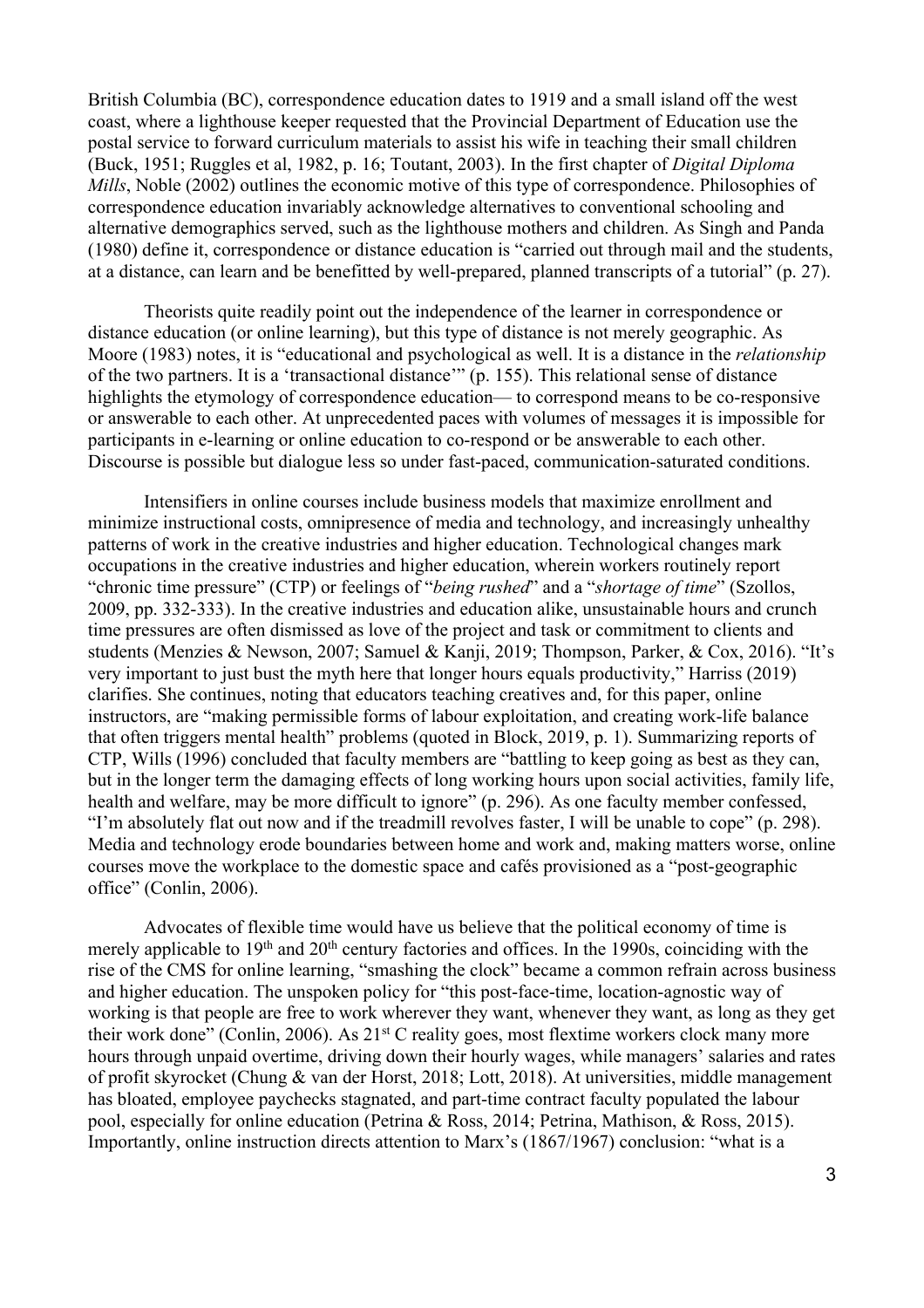working-day, presents itself as the result of a struggle," in many ways here a struggle between the instructor and manager's means of production (i.e., a CMS) (p. 235).

Derber (1983) acknowledges that "professionals do not punch time-clocks" but "they work according to the imposed rhythms of the organization and procedures and technology subject to administrative approval and review" (p. 310). He continues, professionals are proletarianized through a "lack of control over the process of the work itself" or by submission to "a rhythm or pace of work which they have no voice in creating" (p. 313). Who or what controls total hours of work in online courses? Who or what controls pace of work?

To understand learning time and instructional time, we have to dispense with the naïve assertion that "learners determine the time and pace of instruction" (Piccoli, Ahmad, & Ives, 2001, p. 404). This derives from false distinctions between objectivist and constructivist theories of online instruction. Theorists assert that in objectivist courses "the instructor controls the material and the pace of learning" while in constructivist courses "the frequency and intensity of student processing of cognitive input, rather than the instructor's agenda, drives the pace of the learning process" (Arbaugh & Benbunan-Fich, 2006, pp. 436, 437). In theory, this may be the case but it is readily contradicted by facts of technological production and empirical reports.

## **REVIEW OF LITERATURE**

Control over time at work is essential to health and wellbeing. Yet for all the efforts and discourse effecting "personalized systems of instruction" (PSI)— e.g., "individualized," "flexible," "personalized," "self-directed," and "self-paced" learning— effects of time on online instructors have been neglected. This article addresses learning time but the focus is on instructional time. While "online instruction includes everything from self-contained courses to varying complements to traditional brick-and-mortar classrooms," online courses constitute the setting for the research (Kim, 2004, p. 304).

We define instruction as a scope of functions. The *O\*NET Dictionary of Occupational Titles* (Farr & Shatkin, 2007, p. 231) identifies a wide scope for communications or online instructors.<sup>1</sup> The implication here is that time required to complete four functions (i.e.,  $\#4-\#7$ ) has intensified in pace and increased in total hours:

- 4. Preparing and delivering image, text, and sound media for downloads and mobility
- 5. Initiating, facilitating, and moderating discussions
- 6. Responding to student inquiries and questions (i.e., providing access that simulates "office hours" to advise and assist)
- 7. Evaluating students' interactions, assignments, and papers

Similarly, online instructors in Rohland-Heinrich's (2016) study reported this scope as involving but not limited to: "professional, pedagogical, social, evaluator, administrator, technologist, advisor/counselor, and researcher" functions (p. 100). One online instructor reported that "many of the functions remain the same whether I teach online or in the classroom" (p. 100). Another reported that these functions are "complex as it is a challenge to remain engaged and available" (p. 101).

CTP is nonetheless a neglected variable in online educational research and learning analytics. For instance, the *Handbook of Research on Educational Communications and Technology*, in 894 pages, refers to time (hours, pace) only peripherally (Spector, Merrill, van Merriënboer, & Driscoll, 2008). Similarly, the *Handbook of Learning Analytics*, in 355 pages,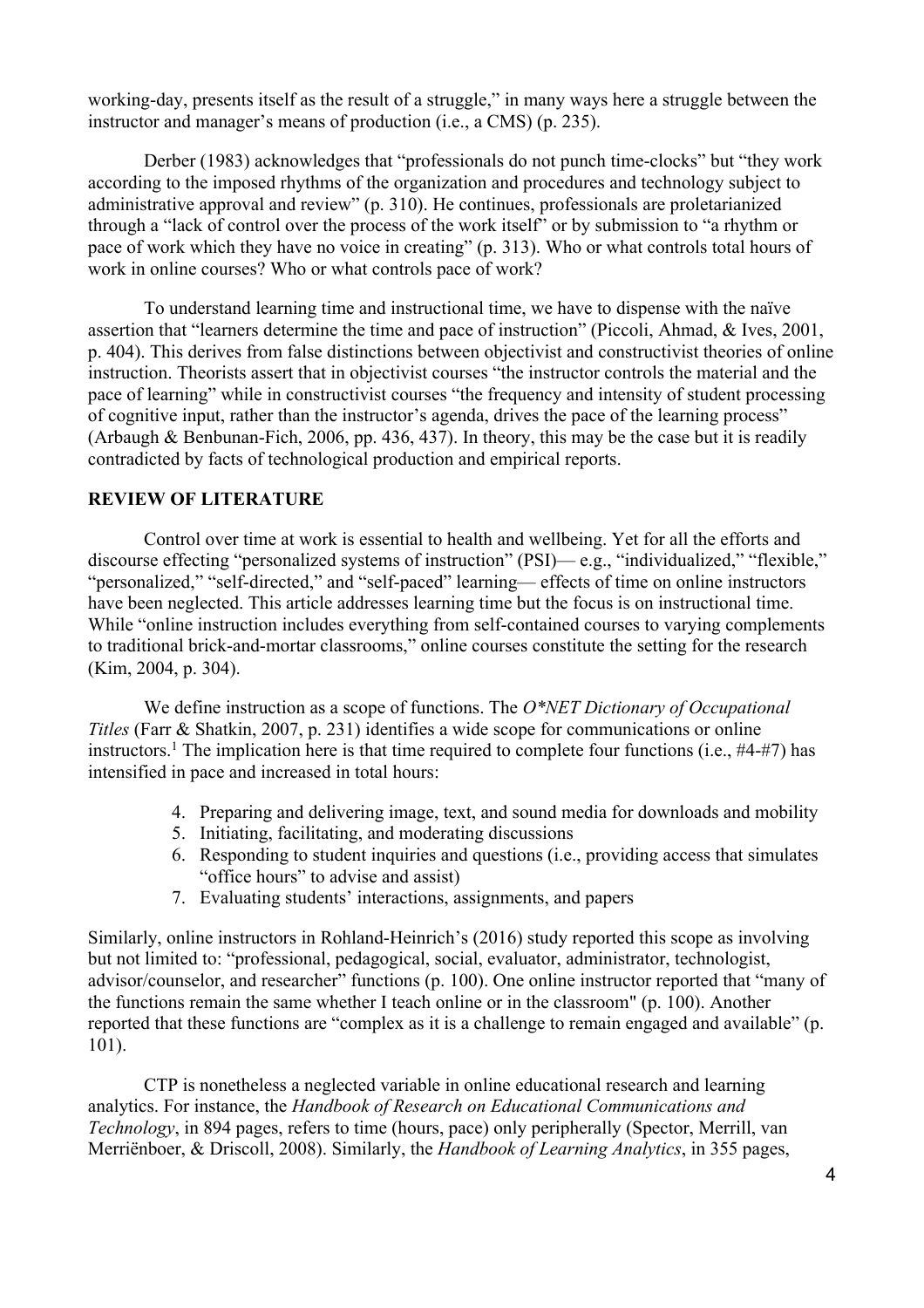overlooks learning and instructional pace and time except for a chapter on time given for the preparation of writing assignments (Lang, Siemens, Wise, & Gašević, 2017).

Tallent-Runnels et al.'s (2006) survey of research in online teaching is an extensive engagement with time but overlooks pace. They make an effective distinction between "engaged time, or time on task," and total time expended on courses but the focus is on learning time, not instructional time (p. 99). They note that some researchers suggest "that the quality, rather than the quantity, of the time spent in online courses might be a more accurate index of students engagement" (p. 100). Of course, quality is important as an index of engagement. However, Tallent-Runnels et al. make the common mistake of transforming the quantitative problem of time into a qualitative of problem of engagement. Time, especially instructional time, is extremely important, albeit commonly finessed away or overlooked.

Some report that instructional time is excessive in comparison to F2F courses (Song, 2016; Spector, 2005) and others report that time spent is about equal in comparison (van de Vord  $\&$ Pogue, 2012). In an extensive analysis of instructional challenges, Song (2016) acknowledges the heavier workload as "instructors tend to see online course as time-consuming work" (p. 709). Certainly in the first author's experience and data, instructional time is much greater (i.e., 2x-4x) in quantity and demanding in urgency than in F2F courses. The course under analysis is a 3 credit course (13 weeks), which with long established conventions for F2F courses suggests that learning time ought to be 6-9 hours per week for student preparation (i.e., 9-12 hours/week including class time) (Hassel & Lourey, 2005, p. 9; Roberts, 2001, p. 22). Professorial or instructor preparation time is conventionally 6 hours per week for a 3 credit course (i.e., 9 hours/week total) (Kahn, 1973, pp. 480-481). Online courses are asynchronous and do not pivot around weekly F2F class meetings. Analogy with F2F conventions should nonetheless hold as the workload is reasonable. Instead, online courses can require from instructors 2-4 hours per day on average (i.e., 14-28 hours/week). Demands on time from the LMS are often relentless.

That said, there is little to no research on interventions for regulating time, including LMS or VLE design interventions. Accounting for time means accounting for the LMS, which consistently affects hours and pace. Briefly, a LMS is an application that delivers and manages instructional content, allocates access and assignments, including discussions, identifies and assesses individual progress, and collates data for analysis (Watson & Watson, 2007, p. 28). We are critical of illusions of "the invisible LMS" (Wooler, 2015). Designers theorize technological transparency in two ways. In the first design sense, technology ought to be transparent or invisible to users (Norman, 1998). In a second sense, an open source sense, users ought to "see" what is inside the box and be given means to reconfigure. In this second sense, users are made cognizant of effects of the LMS, including time effects (Waddington, 2010). The fallacy of the first sense, "we should be taking the learning to the learner and not taking the learner to an LMS interface," assumes low or no LMS effects (Wooler, 2015, p. 17).

In exploring LMS effects, researchers consistently overlook demands on time, especially on instructional time. For instance, in an otherwise helpful review, Coates, James, and Baldwin (2015) fail to mention how the LMS affects instructional time. Some researchers explore time necessary to learn how to use the LMS (Kim, 2017; Song, 2016) and others account for LMS effects on evaluations of Instructors (Lan, Tallent-Runnels, Fryer, Thomas, Cooper, & Wang, 2003; Lonn, Teasley, & Hemphill, 2007; Tallent-Runnels et al., 2006). Lopes (2009) underplays LMS demands on time and instead concludes that, at least for her, "information management is much more difficult these days than time management" (p. 13). She says the LMS "has been helpful in helping me to organise and manage" information (p. 13). However, we have found that LMS's (i.e.,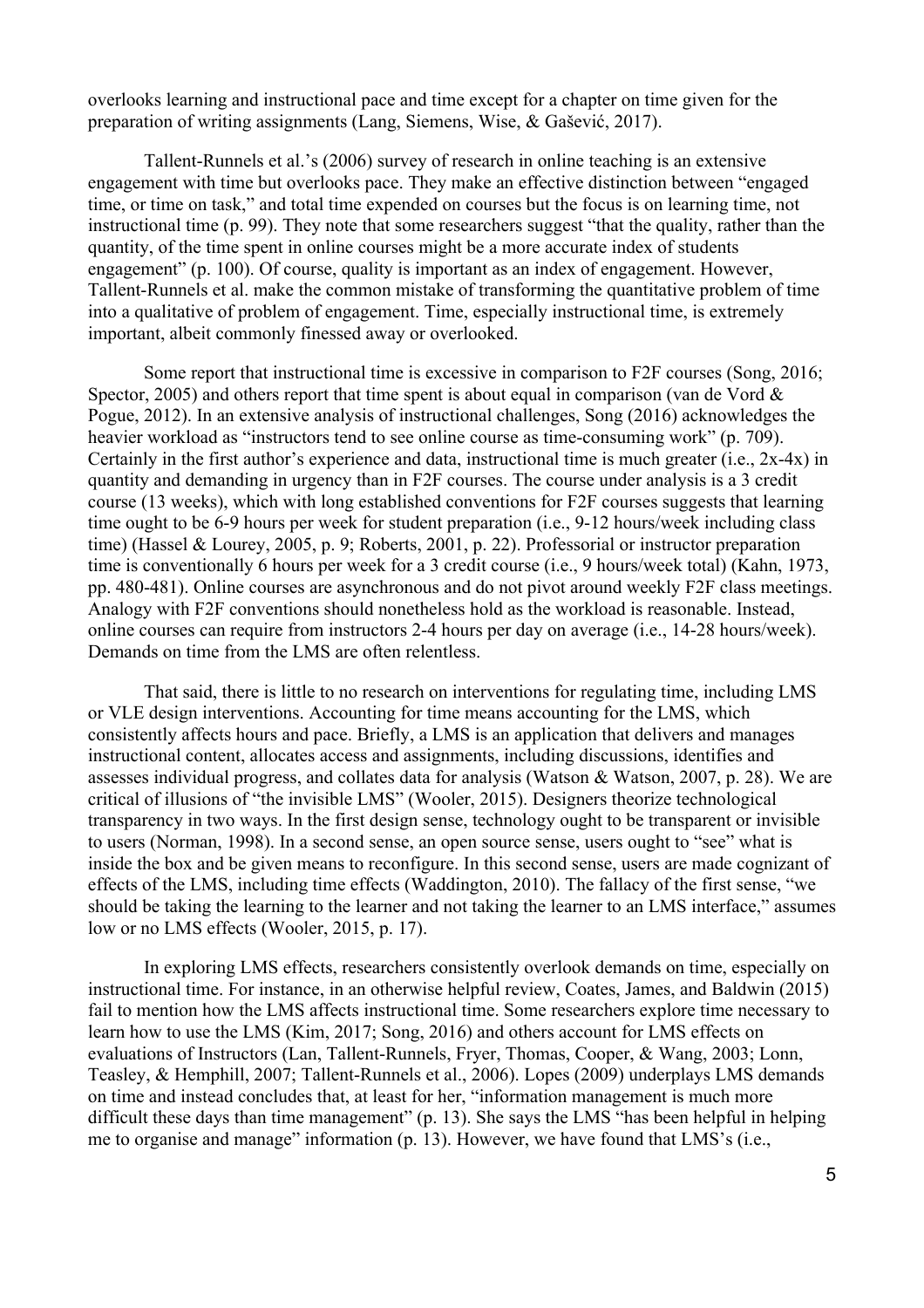WebCT, Blackboard, Desire2Learn, Moodle, Canvas) intensify the flow of information and demands on pace and time. Most basically, the LMS's are clunky to use and slow to load. More germane to this research, for example, LMS's register quantity of discussion posts, which is then configured as an indicator of student activity (i.e., the greater the posts, the more active the student).

Granted, the "time-independent" attribute of online learning is an asset yet neither students nor instructors escape the pressures of time. Hence, we reject notions that this era of polychronicity and multitasking decimates concerns with time and instead argue, via SOUL, that these characteristics of work necessitate attention to healthier perspectives on time.

## **SOUL INTERVENTION**

SOUL entails commitments and responsibilities that regulate the pace and volume of consumption and production in online spaces, including LMS's. One mode of moderating messages is what we call a pause, or the virtual pause button. A pause in action within e-learning spaces provides time for catching up, reading ahead, moderating the volume of discussion posts, and planning and designing interactivities. As Applebaum (1995) theorizes, "the stop is the time of awareness" (p. 16). The pause is a "betweeness" (p. 15), acknowledging that time is ordinarily understood as "insufficiency ('Never enough time')" (p. 85).

Upon planning for the 2011 fall term, the coauthors corresponded: "The big change for 511 will be a new philosophy, which is ET with SOLE (Slow Online Learning and Education).... It amounts to slowing down the e-learning juggernaut to a pace manageable for us and the students." Since that point, in two online courses we teach, we have implemented the following regulation (in varying forms):

Pragmatically with SOUL, in courses such as ETEC 531 at UBC, we stop or pause from Canvas for two days each week— Mondays and Tuesdays (Vancouver PST as common time zone) (i.e., 0 posts except private posts for planning). We also expect a conventional weekend pause, although we also anticipate that weekends may be the best times for some of you to contribute. In effect, the pause means a pause in access, including discussion posts (limit to sparse posts only for assignments) for working on the readings and thoughtful engagement with the assignments. For all participants throughout the term a second mode of moderation entails quantitatively fewer posts and qualitatively better posts. This means about one or two messages or posts per week for each student and teacher as co-respondents in conversation. This also means a thoughtful engagement with the readings, modules, assignments, and discussions each week.

As indicated, in online teaching we experience and observe in students a marked increase in instructional time and learning time. We necessarily assume that instructors and students are "time poor," in the way Honoré (2004a, 2004b, 2008, 2013) describes. Individually and collectively, Honoré (2004a) notes, we are "straining to do everything faster— and paying a heavy price for it…. We are driving the planet and ourselves towards burnout. We are so time-poor and time-sick that we neglect our friends, families and partners" (p. 274). The complementary assumption is that slowness helps us play, study, think, and work better. Slowness begs pauses which beg the power of silence (Sardello, 2006). To avoid or counter a charge of "quick fix," SOUL is a pedagogical and philosophical intervention.

Regulation of time on task or time online can be self-imposed (i.e., I'll time myself and spend two hours in the online shell), technologically-controlled (i.e., LMS configuration closes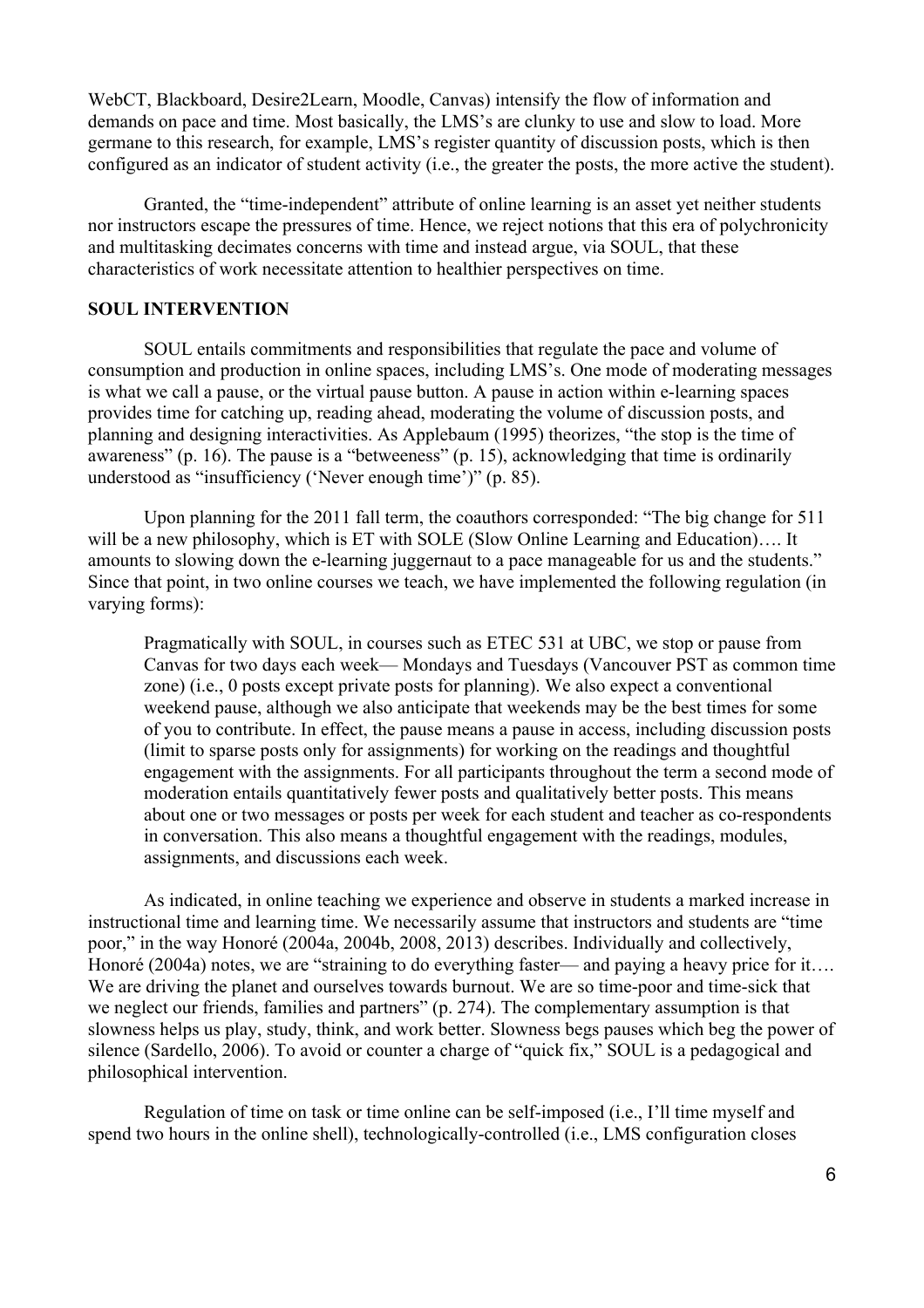access to all users Mondays and Tuesdays), or rule-based and consensus-based (i.e., As a rule, we agree that will avoid going online or curb our activity at these times). SOUL is a rule-based and consensus-based intervention in that, as a class or group, we commit to staying out of the course shell or curbing our activity on Mondays and Tuesdays. We also commit at the beginning to slower in pace, fewer in quantity, and higher in quality messages and posts throughout the term.

# **SELF-STUDY METHODOLOGY AND DATA ANALYSIS**

This paper draws on narrative and self-study data and methodologies to ground and explore SOUL in action. Self-study is an "insider" methodology wherein practitioners "critically examine their actions and the context of those actions as a way of developing a more consciously driven mode of professional activity, as contrasted with action based on habit, tradition, or impulse" (Samaras & Roberts, 2011, p. 43). Self-study is paired with narrative, which creates order out of experiences. For this research, we define narrative as a representation of experiences. Narrative analysis is a way of making sense out of these ordered representations (Connelly & Clandinin, 1990; Hendry, 2010). In general terms, narrative analysis addresses two questions: "What is the story?" and "Why is the story told" (Franzosi, 1998, p. 532)? Data for analysis include course analytics and anonymous student comments, unsolicited and submitted through end of term course evaluations. Our data are limited to Blackboard Connect and Canvas reports; regrettably, we did not reliably document our instructional time in the course while offline (e.g., planning, reading, marking papers).

At the start of each course, we open SOUL up to discussion and throughout the term receive a range of comments and insights. In addition, we periodically receive research papers (assignments) from students that focus on dimensions of SOUL (e.g., Christen, 2013). The vast majority (i.e., 10:1) of student responses to SOUL can be described as advocacy— students advocate for SOUL. For instance, one student volunteered at the end of the course in 2013: "I appreciated SOUL; I think it helped me hang onto my sanity this semester. It was refreshing to see people value quality over quantity re: posts." Another wrote in 2014 that they liked SOUL "so much that I emulated it for my own classes. But I call it SUIL instead (Slow Ubiquitous Inquirybased Learning)."

At the same time, there are students who are critical of SOUL, noting the unexpected regulation of time and access. For instance, a student commented at the end of 2013:

while I agree with the SOUL principle in theory, enforcing it in a top-down manner is pretty disrespectful to adult learners - many of whom have jobs, families, professional obligations, etc. Being told to 'not post on Mondays/Tuesdays, during reading week, or more than twice per week' limits the ability of many people to post.

For various reasons, online courses developed over time by playing on anticipations of deregulation and liberty of access. Some students are certainly frustrated with the disincentives and regulation of online interactions. They report that they enrolled in an online course so they could be online "any time" or just-in-time. In this regard, SOUL affects asynchronicity and polychronicity.

Natural cycles and rhythms in human life have developed over time. Circadian rhythms reflect a complex of bio- or natural rhythms and cultural rhythms. Rhythms that move humans to rest and sleep are generally natural while rhythms that move us to play, study, think, and work are generally cultural. For instance, the work week and school week shape a cycle of play and recreation for weekend warriors. Yet given that most of the students enrolled in the online courses we teach are professionally employed, weekends are convenient times for reading, planning, and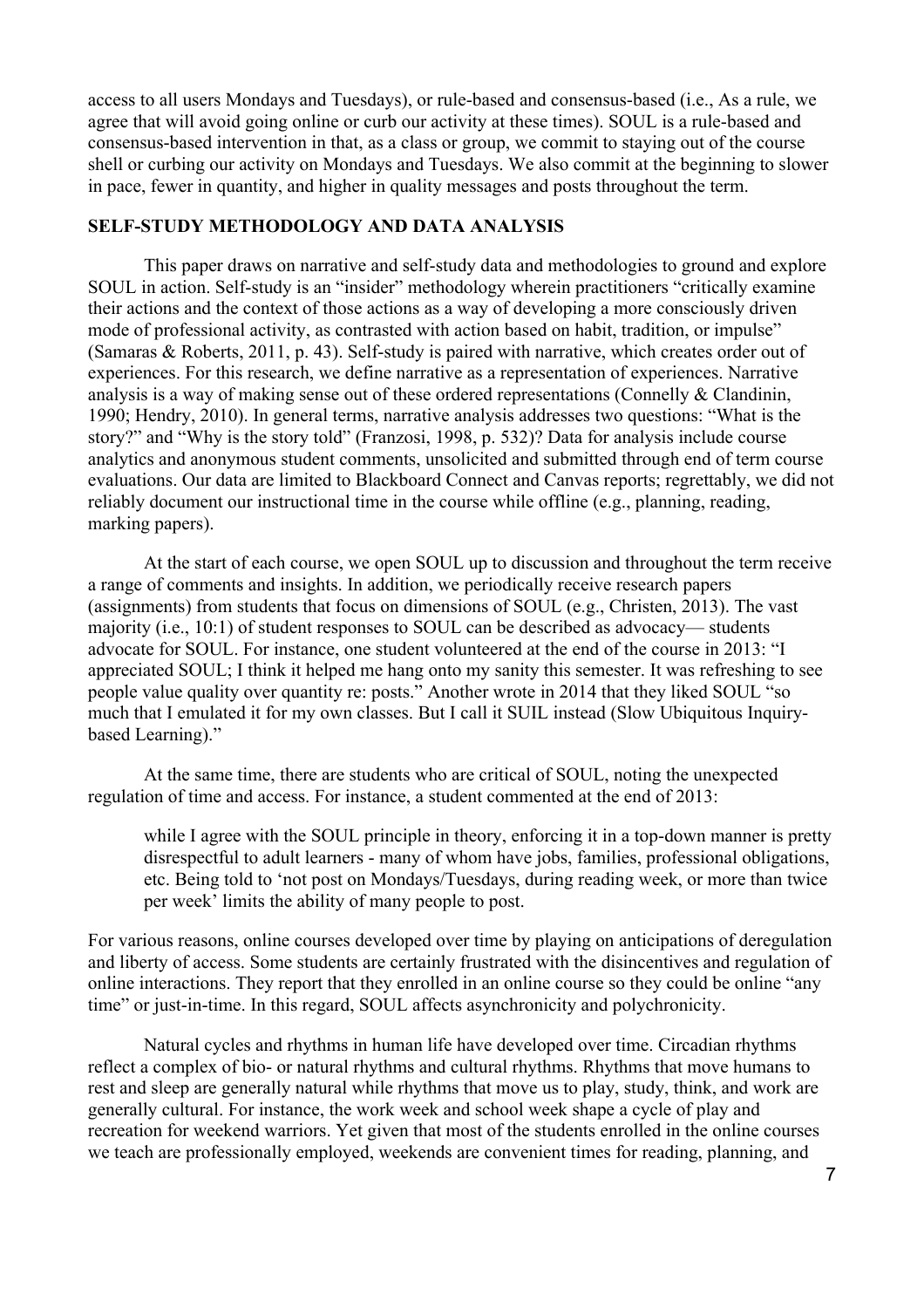posting.

By minimalizing or suppressing activity on Mondays and Tuesdays, SOUL generates a rhythm to the online course that is necessarily missing without the intervention. Course data suggest a mix of conventional and SOUL rhythms. Consistently, Fridays reduce activities to the lowest in the week. Tuesdays, a SOUL day, reduce activities to the second lowest. The third lowest tends to be Sundays. Week to week and end of term data demonstrate that the intervention works, at least in terms of quantity.

Minimalizing or suppressing course activity works, but what of faculty experiences? What of the regulation of demands on instructional time? What of the regulation of the intensity of pace of instructional time? In the balance of this section, we focus on our experiences as instructors and primarily on how SOUL shapes the quality and quantity of our instructional time.

Our experiences vary, quite differently in many ways depending on our work patterns or rhythms. Of course, like the students, our perspectives on the intervention differ but we also have to model the curbing or suppression of course activity on the SOUL days. We realized a time savings on these days but was there a total reduction of instructional time overall for each of us? As we realized a time savings, did SOUL slow the pace of the course? Monday-Tuesday SOUL days provided a means of slowing the demands and response burden over the weekends. We realized mixed results in balancing work lives and personal lives. We differed in reductions of time *and* effort. The next phase of SOUL challenges us to develop labour-driven apps for monitoring instructional time.

# **CONCLUSION**

In our experiences in teaching online courses, in about 2011 we felt the volume of time we found ourselves and students allocating and the intensity of the pace of the courses were neglected. In terms of self-efficacy, we felt we had autonomy over the substantive dimension but somehow lost control over the temporal dimension. The effects on us were compounding and we had to assume the same for the students. One might say CTP is characteristic of academic life under new conditions and forms of management (Petrina, Mathison, & Ross, 2015). So we intervened with SOUL. In this article, we asked, how does SOUL regulate the amount and pace of instructional time and learning time in online courses?

By and large, we found students advocating SOUL throughout the course. Exceptions counter with expectations of deregulation and liberty of access in online learning. Our own advocacy is inherent in the intervention. In this paper, we focused on an analysis of SOUL rather than advocacy. SOUL is a reality check on self-organized learning environments (SOLE) (Mitra et al., 2010). While the tongue-in-cheek Slow Internet Movement (SIM) and itinerant 'slow netters' challenge current carriers' and service providers' infatuation with speed, SOUL offers a mode of being with slowness (NPR, 2011). And although SOUL and SOLE are philosophically compatible in being rule-based and consensus-based, the latter tends to neglect the problem of time in children, students, and teachers. SOLE overlooks the implications of hyper-learning, hyper-teaching, and hyper-parenting (Honoré, 2008).

In the final analysis, we stress that instructional time and learning time, or total educational time, have a variety of superficial and profound implications for individuals, collectives, and the environment. In the chapter on the workday and overwork in *Capital*, Marx offers a hypothetical comment by an employee to an employer: "What you gain in labor I lose in substance" of life (p. 234). Repeated as a mantra, it is a reminder to online educators that a healthy length of the workday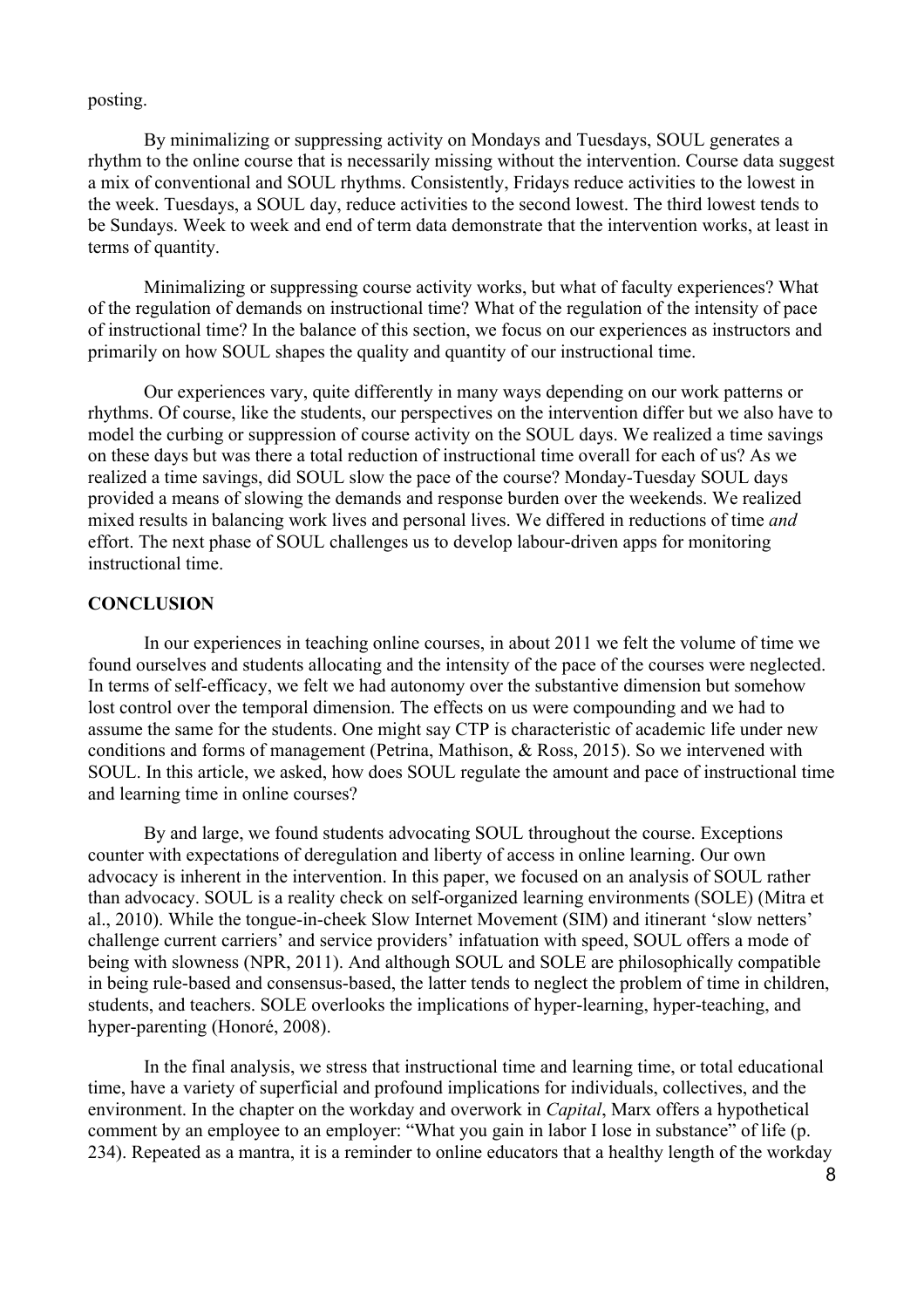begins with a containment of time allocated to each course. Rather than disposing inordinate amounts of time into online learning and teaching, SOUL tests the workers' agency in regulatory environments.

## **REFERENCES**

- Arbaugh, J. B. & Benbunan-Fich, R. (2006). An investigation of epistemological and social dimensions of teaching in online learning environments. *Academy of Management Learning & Education, 5*(4), 435-447.
- Block, I. (2019). Patrik Schumacher and Harriet Harriss clash over long-hours culture at *Dezeen* Day. *Dezeen*, https://www.dezeen.com/2019/11/05/patrik-schumacher-harriet-harrissarchitecture-long-hours-dezeen-day/.
- Bluedorn, A. C. (2002). *The human organization of time*. Stanford, CA: Stanford University Press.
- Buck, G. J. (1951). Correspondence education in Canada. *Phi Delta Kappan, 32*(5), 220-222.
- California Legislature. (2008). *Statutes of California and digests of measures* (Volume 4). Sacramento, CA: Author.
- Christen, N. (2013). *A technological society in a natural world: Is it time to slow down?* (Unpublished manuscript, University of British Columbia, Vancouver, BC).
- Chung, H. & van der Lippe, T. (2018). Flexible working, work–life balance, and gender equality: Introduction. *Social Indicators Research*, 1-17.
- Coates, H., James, R., & Baldwin, G. (2005). A critical examination of the effects of learning management systems on university teaching and learning. *Tertiary Education and Management 11*, 19-36.
- Conlin, M. (2006, December 10). Smashing the clock. *Bloomberg Businessweek Magazine*, http://www.businessweek.com/stories/2006-12-10/smashing-the-clock
- Connelly, F. M. & Clandinin, D. J. (1990). Stories of experience and narrative inquiry. *Educational Researcher, 19*(5), 2-14.
- Davey, (2004). What on Earth is this "Slow Food" movement I keep hearing about? *Food Reference*, http://www.foodreference.com/html/a-slow-food.html
- Derber, C. (1982). Managing professionals: Ideological proletarianization and post-industrial labor. *Theory and Society, 12*(3), 309-341.
- Gershuny, J. (1999). The work/leisure balance and the new political economy of time. *Millennium Lectures*, https://webarchive.nationalarchives.gov.uk/20021231190435/http://www.pm.gov.uk:80/out put/page1484.asp.
- Hassel, H. & Lourey, J. (2005). The dea(r)th of student responsibility. *College Teaching, 53*(1), 2- 13.
- Hendry, P. M. (2010). Narrative as inquiry. *Journal of Educational Research, 103*, 72–80.
- Honoré, C. (2004a). *In praise of slow: How a worldwide movement is challenging the cult of speed*. London: Orion Press.
- Honoré, C. (2004b). *In praise of slowness: Challenging the cult of* speed. New York, NY: HarperCollins.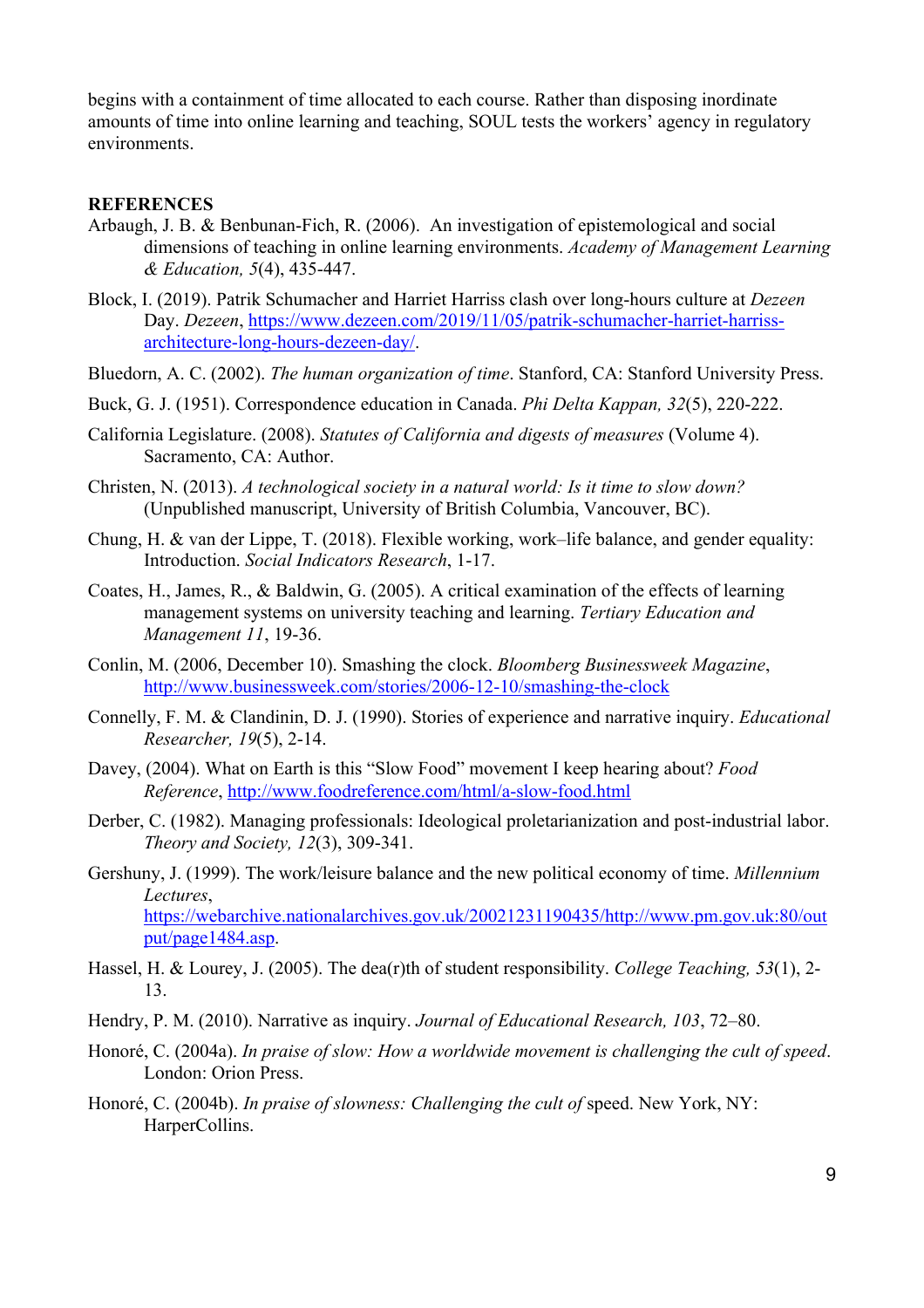- Honoré, C. (2008). *Under pressure: Rescuing our children from the culture of hyper-parenting*. New York, NY: HarperCollins.
- Honoré, C. (2013). *The slow fix: Solve problems, work smarter, and live better in a world addicted to speed*. Toronto, ON: Knopf.
- Kahn, R. S. (1973). Proposal for a modified casebook technique*. Journal of Legal Education, 25*(4), 475-483.
- Kim. D. (2017). The impact of learning management systems on academic performance: Virtual competency and student Involvement. *Journal of Higher Education Theory and Practice, 17*(2), 23-35.
- Kim, L. (2004). Online technologies for teaching writing: students react to teacher response in voice and written modalities. *Research in the Teaching of English, 38*(3), 304-337.
- Lan, W., Tallent-Runnels, M. K., Fryer, W., Thomas, J., Cooper, S., & Wang, K. (2003). An examination of the relationship between technology problems and teaching evaluation of online instruction. *Internet and Higher Education, 6*, 365–375.
- Lang, C., Siemens, G., Wise, A., & Gašević, D. (2017). *Handbook of learning analytics*. www.solarresearch.com.
- Lonn, S., Teasley, S. D., & Hemphill, L. (2007). What happens to the scores? The effects of learning management systems use on students' course evaluations. Paper presented at the annual meeting of the AERA…
- Lopes, V. (2008). Course management systems and campus-based learning. *CSSHE Professional File, 29*, 1-34.
- Lott, Y. (2018). Does flexibility help employees switch off from work? flexible working-time arrangements and cognitive work‑to‑home spillover for women and men in Germany. *Social Indicators Research*, 1-24.
- Mandernach, B. J., Hudson, S., & Wise, S. (2013). 4. Where has the time gone? Faculty activities and time commitments in the online classroom. *Journal of Educators Online, 10*(2), 1-15.
- Martins, J. T. & Nunes, J. M. B. (2010). Polychronicity and multipresence: A grounded theory of elearning time-awareness as expressed by Portuguese academics' time concepts. In *Advances in E-Activities, Information Security and Privacy*, 9th WSEAS Int. Conference on Information Security and Privacy, 14-16 December 2010, Merida, Venezuela, 32-40.
- Marx, K. (1867/1967). *Capital*. New York, NY: International.
- Massoud, J. (2019). The rise of the slow food movement. *Blacklane Blog*, https://blog.blacklane.com/travel/the-rise-of-the-slow-food-movement/
- Menzies, H. & Newson, J. (2007). No time to think: Academics' life in the globally wired university. *Time & Society, 16*(1), 83-98.
- Mitra, S., Dolan, P., Leat, D., Crawley, E., & Kulkarni, S. (2010). *The self organised learning environment (SOLE) school support pack*. http://newsletter.alt.ac.uk/2012/02/the-selforganised-learning-environment-sole-school-support-pack/
- Moore, M. G. (1983). The individual adult learner, In M. Tight (Ed.), *Adult learning and education* (pp. 153-168). London, UK: Croom Helm.
- Noble, D. F. (2002). *Digital diploma mills: The automation of higher education*. Toronto, ON: Between The Lines.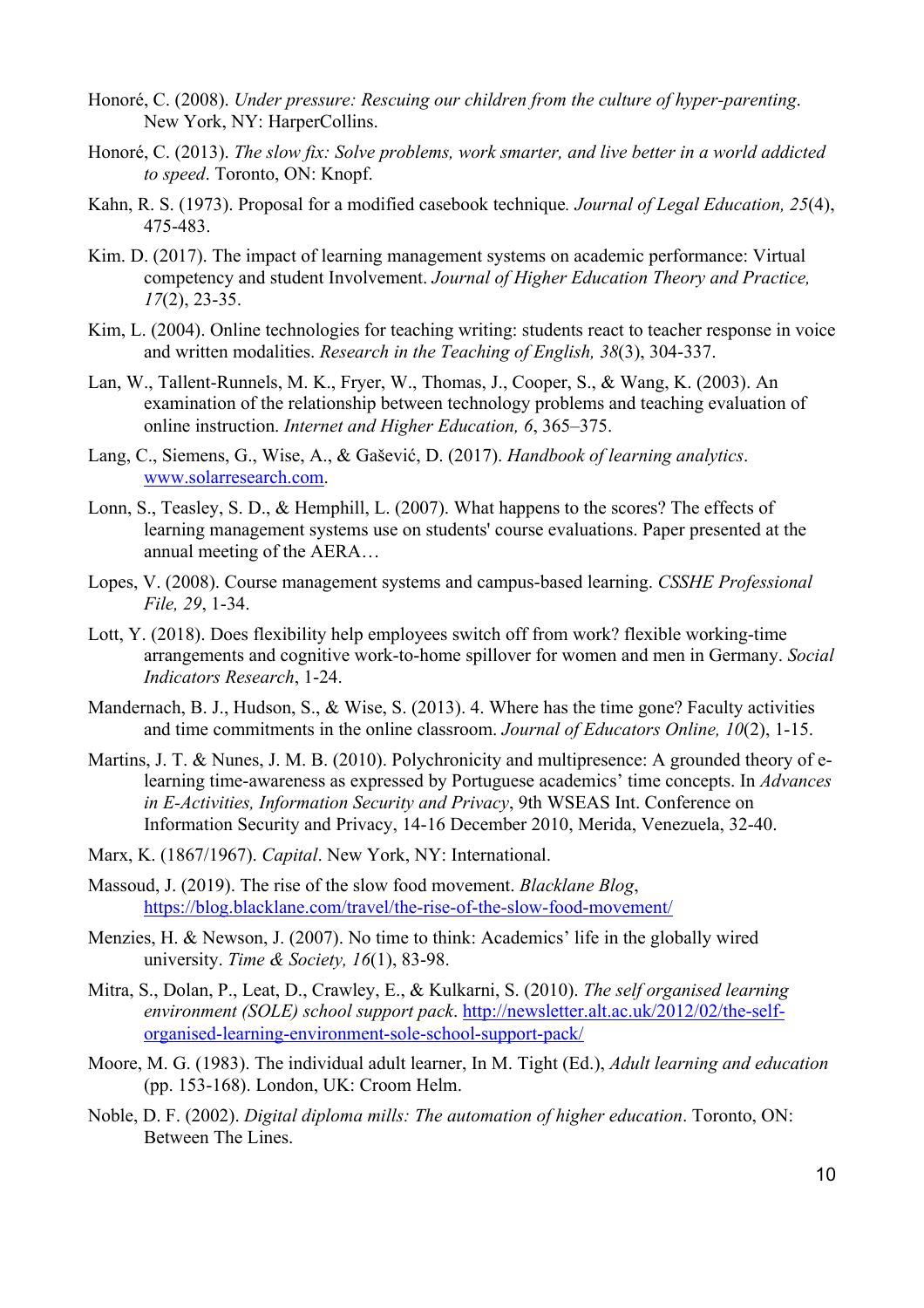- Norman, D. (1998). *The invisible computer: Why good products can fail, the personal computer is so complex, and information appliances are the solution*. Cambridge, MA: MIT Press.
- NPR. (2011). OK Go's Damian Kulash crafts pro-dial-up anthem. https://www.npr.org/sections/allsongs/2011/04/01/135041848/ok-gos-damian-kulash-craftspro-dial-up-anthem
- Farr, M. & Shatkin, L. (Eds.). (2007). *O\*NET Dictionary of occupational titles* (4<sup>th</sup> ed.). Indianapolis, IN: JIST.
- Franzosi, R. (1998). Narrative analysis—Or why (and how) sociologists should be interested in narrative. *Annual Review of Sociology, 24*, 517-554.
- Petrina, S. (2005). How (and why) digital diploma mills (don't) work: Academic freedom, intellectual property rights and UBC's Master of Educational Technology program. *Workplace: A Journal for Academic Labor, 7*(1), 38-59.
- Petrina, S. & Ross, E. W. (2014). Critical university studies: Workplace, milestones, crossroads, respect, truth. *Workplace, 23*, 62-71
- Petrina, S., Mathison, S. & Ross, E. W. (2015). Threat convergence: The new academic work, bullying, mobbing and freedom. *Workplace, 24*, 58-69.
- Piccoli, G., Ahmad, R., & Ives, B. (2001). Web-based virtual learning environments: A research framework and a preliminary assessment of effectiveness in basic IT skills training. *MIS Quarterly, 25*(4), 401-426.
- Portinari, F. (1989, November 9). Slow food manifesto. https://slowfoodusa.org/manifesto/ and https://web.archive.org/web/20061106064409/https://www.slowfood.com/about\_us/eng/ma nifesto.lasso.
- Roberts, G. E. (2001). Using stakeholder surveys in MPA program performance measurement. *Journal of Public Affairs Education, 7*(1), 19-30.
- Rohland-Heinrich, N. L. (2016). *Transitioning from lectern to laptop: Faculty experiences in online instruction*. Unpublished PhD dissertation (University of California, San Diego).
- Ruggles, R. H., Anderson, J., Blackmore, D., Lafleur, C., Rothe, J. P. & Taerum, T. (1982). *Learning at a distance and the new technology*. Vancouver: Educational Research Institute of BC.
- Samaras, A. & Roberts, L. (2001). Flying solo: Teachers take charge of their learning through selfstudy research. *Journal of Staff Development, 32*(5), 42-45.
- Samuel, S. & Kanji, S. (2019). Valuing creativity, feeling overworked and working hours: Male workers and the New Spirit of Capitalism. *Time & Society*, online first, 1-21.
- Sardello, R. (2006). *Silence*. Benson, NC: Goldenstone.
- Singh, H. M. & Panda, S. K. (1980). The philosophy of correspondence education. *Educational Quarterly, 32*(4), 27-29.
- Song, H. (2016). Challenges instructors face in online courses. In T. Kidd & H. Song (Eds.), *Handbook of research on instructional systems and* technology (Vol. 2) (pp. 705-715). Hershey, PA: IGI.
- Spector, J. S. (2005). Time demands in online instruction. *Distance Education, 26*(1), 5-27.
- Spector, J. M., Merrill, D. M., van Merriënboer, J., & Driscoll, M. P. (2008). *Handbook of research on educational communications and technology*. New York, NY: Erlbaum.